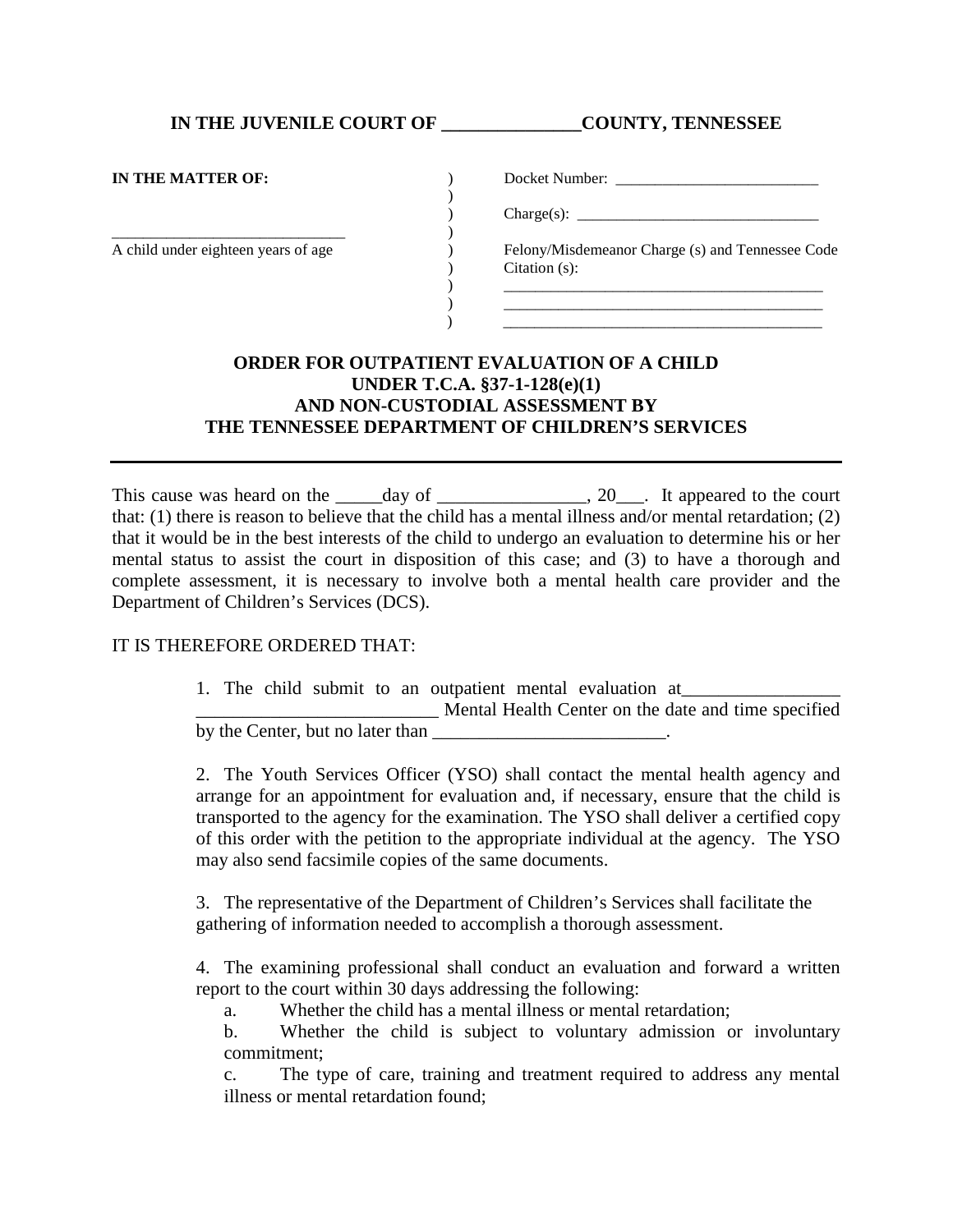d. Any resources available to provide such services including but not limited to those provided by DCS.

\_\_\_\_\_\_\_\_\_\_\_\_\_\_\_\_\_\_\_\_\_\_\_\_\_\_\_\_\_\_\_\_\_\_\_\_\_\_\_\_\_\_\_\_\_\_\_\_\_\_\_\_\_\_\_\_\_\_\_\_\_\_\_\_\_\_\_\_\_ \_\_\_\_\_\_\_\_\_\_\_\_\_\_\_\_\_\_\_\_\_\_\_\_\_\_\_\_\_\_\_\_\_\_\_\_\_\_\_\_\_\_\_\_\_\_\_\_\_\_\_\_\_\_\_\_\_\_\_\_\_\_\_\_\_\_\_\_\_ \_\_\_\_\_\_\_\_\_\_\_\_\_\_\_\_\_\_\_\_\_\_\_\_\_\_\_\_\_\_\_\_\_\_\_\_\_\_\_\_\_\_\_\_\_\_\_\_\_\_\_\_\_\_\_\_\_\_\_\_\_\_\_\_\_\_\_\_\_

e. Specific forensic issues

## f. Other

5. If the professional attempting to perform the evaluation for mental illness or developmental disability determines that the evaluation can not be performed on an outpatient basis, the court may order the child placed in a hospital or treatment resource as defined by T.C.A. §33-1-101, for the purposes of evaluation and for treatment necessary to the evaluation, for not more than thirty (30) days.

\_\_\_\_\_\_\_\_\_\_\_\_\_\_\_\_\_\_\_\_\_\_\_\_\_\_\_\_\_\_\_\_\_\_\_\_\_\_\_\_\_\_\_\_\_\_\_\_\_\_\_\_\_\_\_\_\_\_\_\_\_\_\_\_\_\_\_\_\_

6. The mental health provider and DCS shall share any information or data on the child without a consent for release of information, including any information or data obtained from sources other than those referenced in this order. The mental health center and DCS are authorized to provide such information to any other provider recommended to the court as necessary for additional services to the child.

7. The Department of Children's Services shall immediately proceed with a noncustodial assessment to determine the need for TennCare benefits and services provided by or accessed through the Department and shall report its findings to the Court and the mental health center within 15 days from date of this order. DCS or the provider shall urge the parent, legal guardian, or legal custodian to apply for TennCare benefits on behalf of the child. The representative of the Department of Children's Services shall meet with the family of the child as soon as possible to assist in the application for TennCare benefits. In the event the parent, legal guardian, or legal custodian refuses or is in any way unavailable to apply for TennCare benefits, DCS is authorized by this court order to apply for TennCare benefits on behalf of the child.

8. The mental health center shall request services from TennCare, private insurance carrier or other potential payer as soon as possible after determination of any further treatment, care, training or other services recommended by the Court.

9. If an evaluation is requested for a misdemeanor charge then the cost of the evaluation is the responsibility of the county in which the charges originated.

ENTERED this  $\rule{1em}{0.15mm}$  day of  $\rule{1em}{0.15mm}$   $\qquad$   $\qquad$   $\qquad$   $\qquad$   $\qquad$   $\qquad$   $\qquad$   $\qquad$   $\qquad$   $\qquad$   $\qquad$   $\qquad$   $\qquad$   $\qquad$   $\qquad$   $\qquad$   $\qquad$   $\qquad$   $\qquad$   $\qquad$   $\qquad$   $\qquad$   $\qquad$   $\qquad$   $\qquad$   $\qquad$   $\qquad$   $\qquad$   $\q$ 

Approved for Entry: